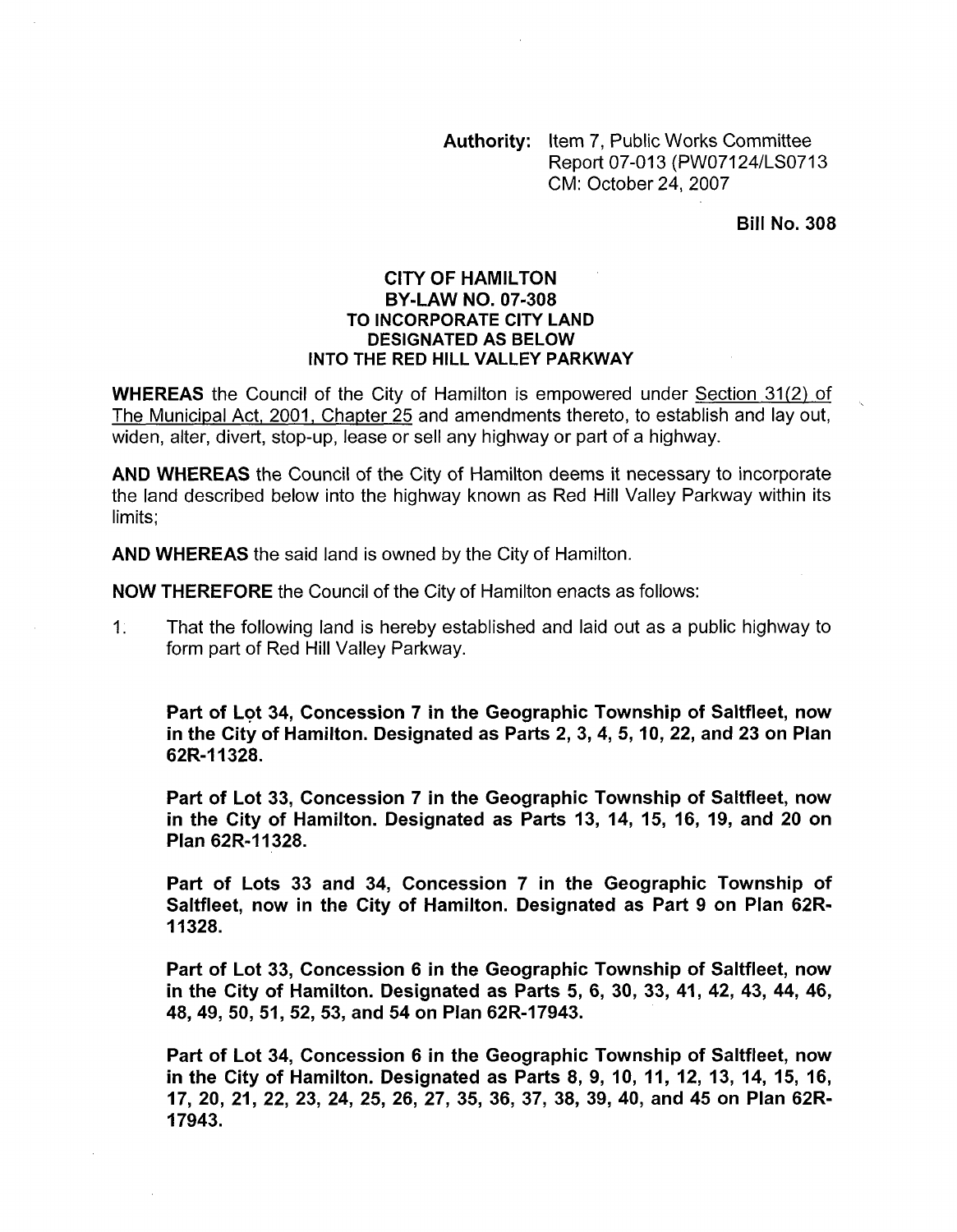A By-law To Incorporate City Land Designated as below into Red Hill Valley Parkway Page 2 of **4** 

Part of Lots **33** and **34,** Concession **6** in the Geographic Township of Saltfleet, now in the City of Hamilton. Designated as Parts **2, 3, 4, 7, 18, 19, 28,29, 31, 32, 34,** and **47** on Plan **62R-17943.** 

Part of the Road Allowance between Concessions **6** and **7** in the Geographic Township of Saltfleet, now in the City of Hamilton. Designated as Parts I and 55 on Plan **62R-17943.** 

Part of Lot **33,** Concession **6** in the Geographic Township of Saltfleet, now in the City of Hamilton. Designated as Part **1** on Plan **62R-17958.** 

Part of the Road Allowance between Concessions 5 and **6,** in the Geographic Township of Saltfleet, now in the City of Hamilton. Designated as Part **2** on Plan **62R-17958.** 

Part of Lot **33,** Concession 5 in the Geographic Township of Saltfleet, now in the City of Hamilton. Designated as Parts **1, 2, 3, 5,** and **6** on Plan **62R-17980.** 

Part of Lot **33,** Concession 5 and Part of the Road Allowance between Concessions **4** and 5, in the Geographic Township of Saltfleet, now in the City of Hamilton. Designated as Part 4 on Plan **62R-17980.** 

Part of the Road Allowance between Concessions **4** and 5, in the Geographic Township of Saltfleet, now in the City of Hamilton. Designated as Part **7** on Plan **62R-17980.** 

Part of Lot **32,** Concession **4** in the Geographic Township of Saltfleet, now in the City of Hamilton. Designated as Parts **4** and 5 on Plan **62R-17991.** 

Part of Lot **33,** Concession **4** in the Geographic Township of Saltfleet, now in the City of Hamilton. Designated as Part **3** on Plan **62R-17991.** 

Part of Lots **32** and **33,** and Part of the Road Allowance between Lots **32**  and **33,** Concession **4,** closed by By-Law **145,** unregistered and closed by By-Law **146,** Registered as Instrument **AB109231,** in the Geographic Township of Saltfleet, now in the City **of** Hamilton. Designated as Part **2** on Plan **62R-17991.** 

Part of Lot 5 on Plan **62M-613** in the City of Hamilton. Designated as Part **4**  on Plan **62R-18000.**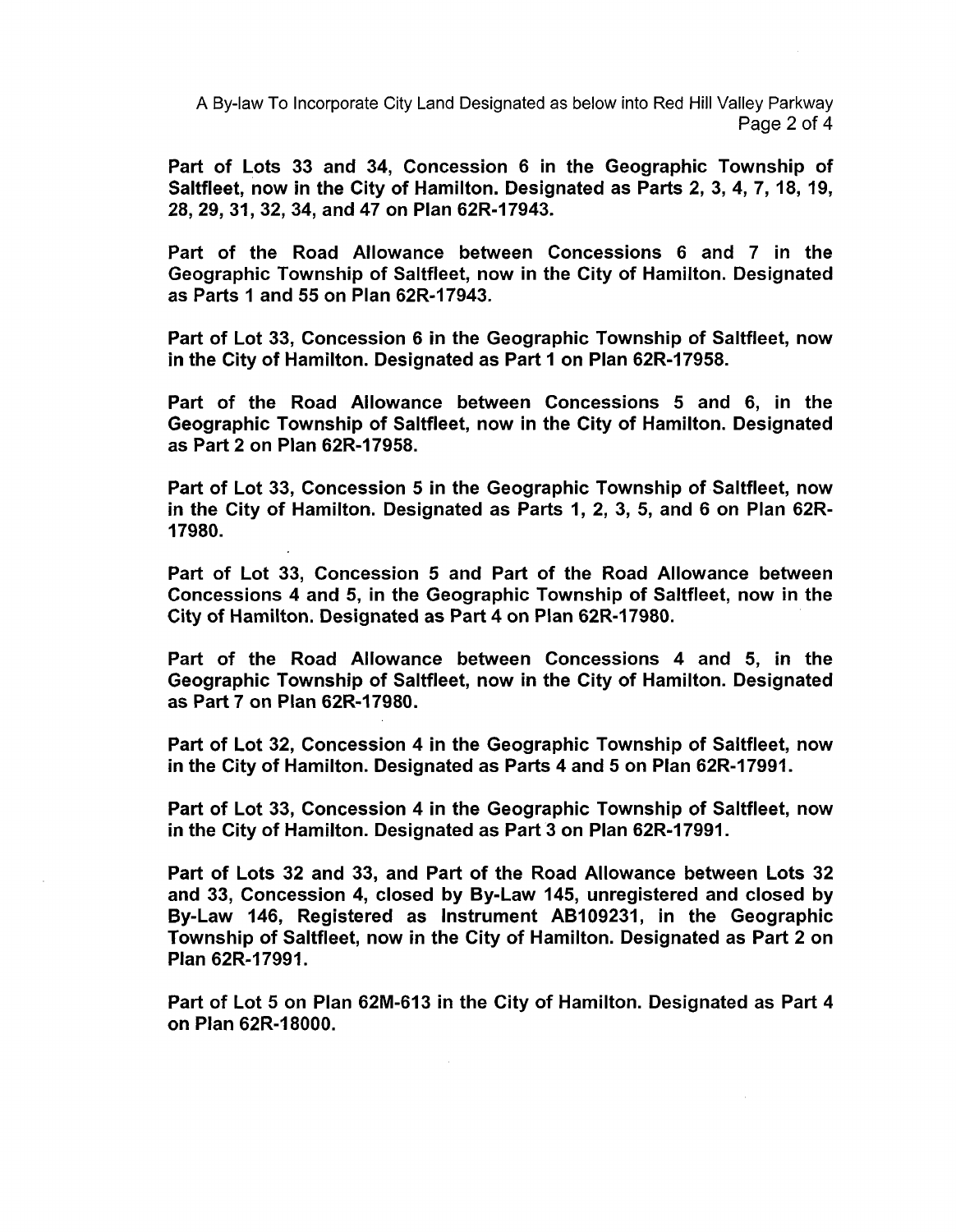**A** By-law To Incorporate City Land Designated as below into Red Hill Valley Parkway Page 3 of 4

Part of Lot **32,** Concessions **3** and 4 and Part of the Road Allowance between Concessions **3** and **4,** closed by By-Law **73-237,** as in Instrument **AB304001** in the Geographic Township of Saltfleet, now in the City of Hamilton. Designated as Part **6** on Plan **62R-18000.** 

Part of Lot **31,** Concession **3** in the Geographic Township of Saltfleet, now in the City of Hamilton. Designated as Part **10** on Plan **62R-18000.** 

Part of Lots **31** and **32,** Concession **3** in the Geographic Township of Saltfleet, now in the City of Hamilton. Designated as Parts **8** and **9** on Plan **62R-I 8000.** 

Part of Block 'A' on Plan **62M-47** in the City of Hamilton. Designated as Parts **2** and **3** on Plan **62R-18000.** 

Part of Lot **32,** Concession 4 in the Geographic Township of Saltfleet, now in the City of Hamilton. Designated as Part 5 on Plan **62R-18000.** 

Part of Lot **32,** Concession **3** in the Geographic Township of Saltfleet, now in the City of Hamilton. Designated as Part 7 on Plan **62R-18000.** 

Part of Lot **32,** Concession **3** in the Geographic Township of Saltfleet, now in the City of Hamilton. Designated as Parts **I1** and **12** on Plan **62R-18000.** 

Part of Lot **31,** Concession **3,** and Part of the Road Allowance between Lots **30** and **31,** Concession **3** in the Geographic Township of Saltfleet, now in the City of Hamilton. Designated as Part **1** on Plan **62R-17989.** 

Part of Lot **30,** Concession **2** in the Geographic Township of Saltfleet, now in the City of Hamilton. Designated as Part **2** on Plan **62R-18006.** 

Part of Lot **29,** Concession **2** in the Geographic Township of Saltfleet now in the City of Hamilton. Designated as Parts **6, 7,** and **8** on Plan **62R-18006.** 

Part of Lot **29,** Concession **I** in the Geographic Township of Saltfleet, now in the City of Hamilton. Designated as Part 5 on Plan **62R-18006.** 

Part of the Road Allowance between Concessions **1** and **2,** and Part of Lot **29,** Concession **I** in the Geographic Township of Saltfleet, now in the City of Hamilton. Designated as Part **4** on Plan **62R-18006.**